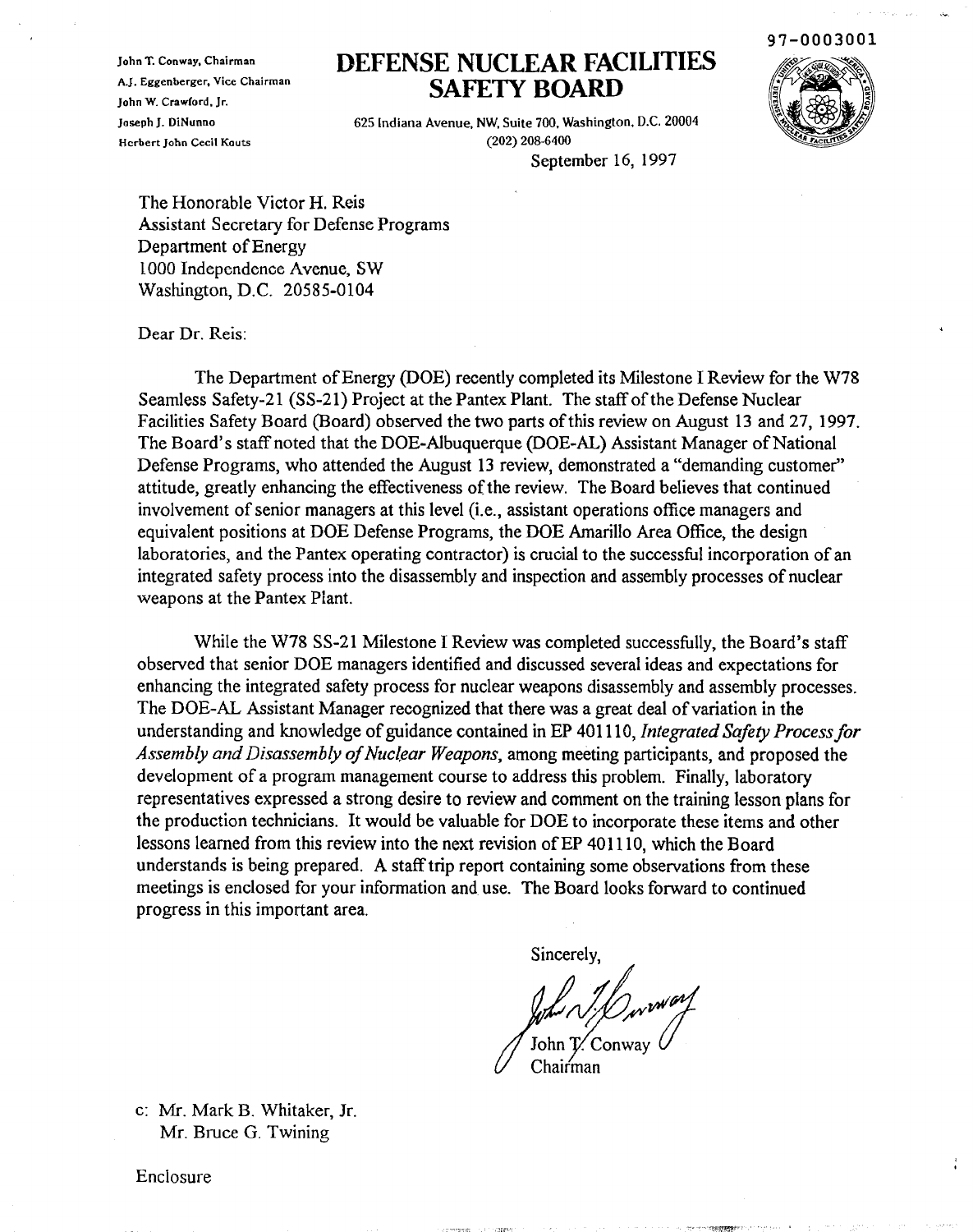## 97/3001

"

## DEFENSE NUCLEAR FACILITIES SAFETY BOARD

August 29, 1997

|                 | MEMORANDUM FOR: G. W. Cunningham, Technical Director                        |
|-----------------|-----------------------------------------------------------------------------|
| <b>COPIES:</b>  | <b>Board Members</b>                                                        |
| <b>FROM:</b>    | J. A. DeLoach                                                               |
| <b>SUBJECT:</b> | Observations on the W78 SS-21 Milestone I Review,<br>August 13 and 27, 1997 |

This memorandum documents observations on the W78 Seamless Safety-21 (SS-21) Milestone I Review meetings conducted at the Pantex Plant on August 13 and 27, 1997. These observations were made by members of the staff of the Defense Nuclear Facilities Safety Board (Board) J. A. DeLoach, H. Waugh, and T. Dwyer. These observations are focused on the use and application of the guidance provided in interagency engineering procedure EP 401110/B. *Integrated Safety Process for Assembly and Disassembly of Nuclear Weapons.* 

The purpose of the W78 SS-21 Milestone I Review was to address and discuss the status ofthe process development, the safety basis (e.g., Hazard Analysis Report and Authorization Basis Control Document), the schedule, and the trade-offs among issues concerning safety criteria and resources. During a Milestone I Review, a number of deliverables are presented to the Management Team, such as the Weapons Safety Specification (WSS), the Preliminary Hazard Analysis Report (PHAR), trainer requirements, baseline process flowcharts, and test equipment concepts. The Milestone I Review is one of several planned activities for the project to develop the disassembly and inspection and assembly processes for the W78, incorporating SS-21 features as described in EP 4011101B and the W78 SS-21 *Integrated Safety Process Project Plan.* Full SS-21 implementation for the W78 program is scheduled by March 1999. Approximately 50 personnel participated in the meeting, including representatives from various Department of Energy (DOE) offices, the Pantex operating contractor, and the national laboratories.

During the August 13 review, the WSS and the PHAR were delivered; however, some weapons response data had not yet been completed. Overall, this meeting addressed the majority of criteria for a Milestone I Review, with the exception of the review of the tooling design, which was only partially completed and deferred to August 27 for a more detailed review. During the August 27 review, the Management Team raised over a dozen concerns with the tooling design for the Tooling Task Team to resolve. The tooling design review was effective and thus completed the last required activity for the Milestone I Review. Based on the reviews of August 13 and 27, the Management Team concluded that the W78 SS-21 Project Team had successfully completed Milestone I, contingent on some minor corrective actions.